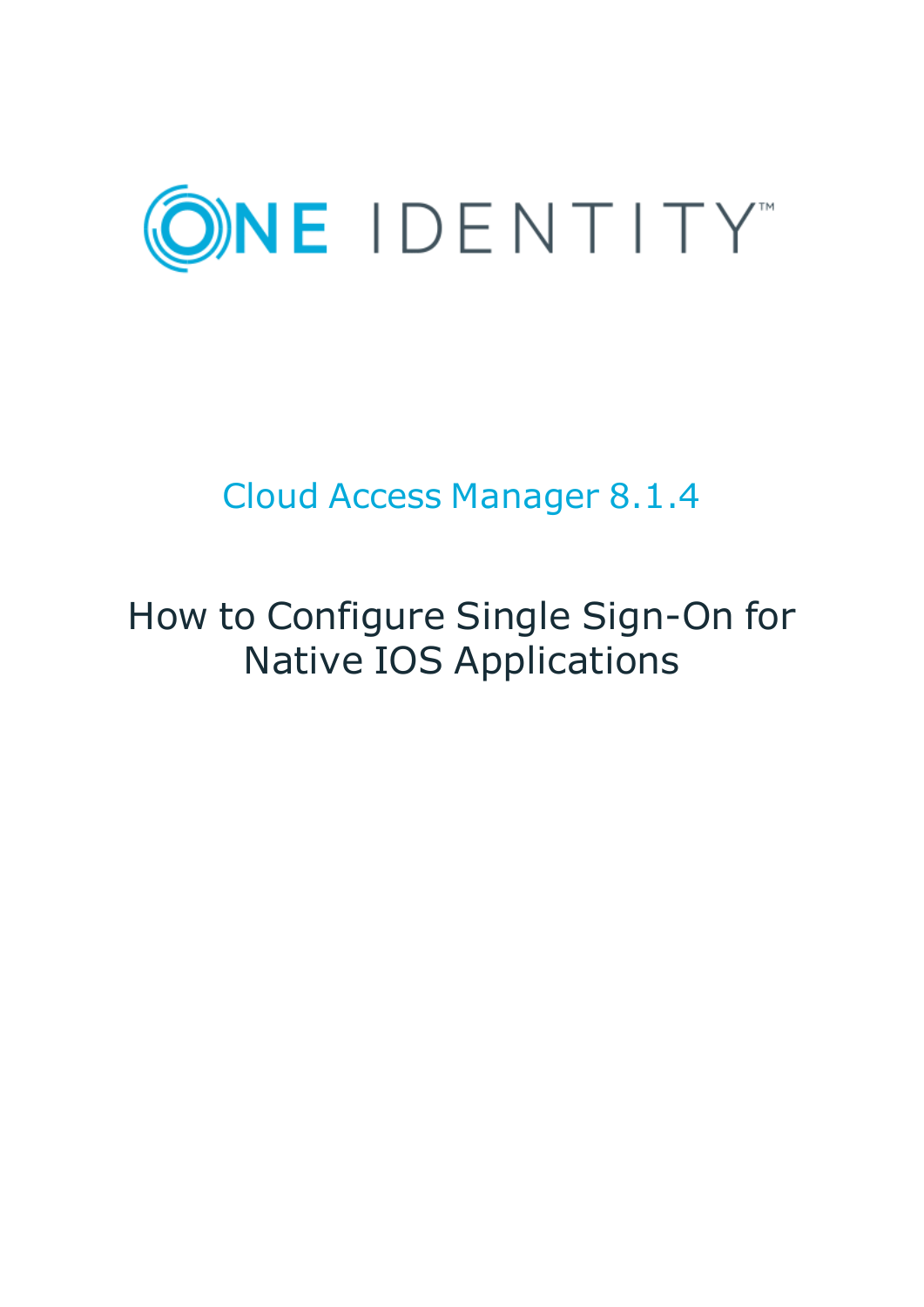#### **Copyright 2018 One Identity LLC.**

#### **ALL RIGHTS RESERVED.**

This guide contains proprietary information protected by copyright. The software described in this guide is furnished under a software license or nondisclosure agreement. This software may be used or copied only in accordance with the terms of the applicable agreement. No part of this guide may be reproduced or transmitted in any form or by any means, electronic or mechanical, including photocopying and recording for any purpose other than the purchaser's personal use without the written permission of One Identity LLC .

The information in this document is provided in connection with One Identity products. No license, express or implied, by estoppel or otherwise, to any intellectual property right is granted by this document or in connection with the sale of One Identity LLC products. EXCEPT AS SET FORTH IN THE TERMS AND CONDITIONS AS SPECIFIED IN THE LICENSE AGREEMENT FOR THIS PRODUCT, ONE IDENTITY ASSUMES NO LIABILITY WHATSOEVER AND DISCLAIMS ANY EXPRESS, IMPLIED OR STATUTORY WARRANTY RELATING TO ITS PRODUCTS INCLUDING, BUT NOT LIMITED TO, THE IMPLIED WARRANTY OF MERCHANTABILITY, FITNESS FOR A PARTICULAR PURPOSE, OR NON-INFRINGEMENT. IN NO EVENT SHALL ONE IDENTITY BE LIABLE FOR ANY DIRECT, INDIRECT, CONSEQUENTIAL, PUNITIVE, SPECIAL OR INCIDENTAL DAMAGES (INCLUDING, WITHOUT LIMITATION, DAMAGES FOR LOSS OF PROFITS, BUSINESS INTERRUPTION OR LOSS OF INFORMATION) ARISING OUT OF THE USE OR INABILITY TO USE THIS DOCUMENT, EVEN IF ONE IDENTITY HAS BEEN ADVISED OF THE POSSIBILITY OF SUCH DAMAGES. One Identity makes no representations or warranties with respect to the accuracy or completeness of the contents of this document and reserves the right to make changes to specifications and product descriptions at any time without notice. One Identity does not make any commitment to update the information contained in this document.

If you have any questions regarding your potential use of this material, contact:

One Identity LLC. Attn: LEGAL Dept 4 Polaris Way Aliso Viejo, CA 92656

Refer to our Web site ([http://www.OneIdentity.com](http://www.oneidentity.com/)) for regional and international office information.

#### **Patents**

One Identity is proud of our advanced technology. Patents and pending patents may apply to this product. For the most current information about applicable patents for this product, please visit our website at [http://www.OneIdentity.com/legal/patents.aspx](http://www.oneidentity.com/legal/patents.aspx).

#### **Trademarks**

One Identity and the One Identity logo are trademarks and registered trademarks of One Identity LLC. in the U.S.A. and other countries. For a complete list of One Identity trademarks, please visit our website at [www.OneIdentity.com/legal](http://www.oneidentity.com/legal). All other trademarks are the property of their respective owners.

#### **Legend**

- **WARNING: A WARNING icon indicates a potential for property damage, personal injury, or death.**
- **CAUTION: A CAUTION icon indicates potential damage to hardware or loss of data if instructions are not followed.**
- IMPORTANT, NOTE, TIP, MOBILE, or VIDEO: An information icon indicates supporting Œ information.

Cloud Access Manager How to Configure Single Sign-On for Native IOS Applications Updated - November 2018 Version - 8.1.4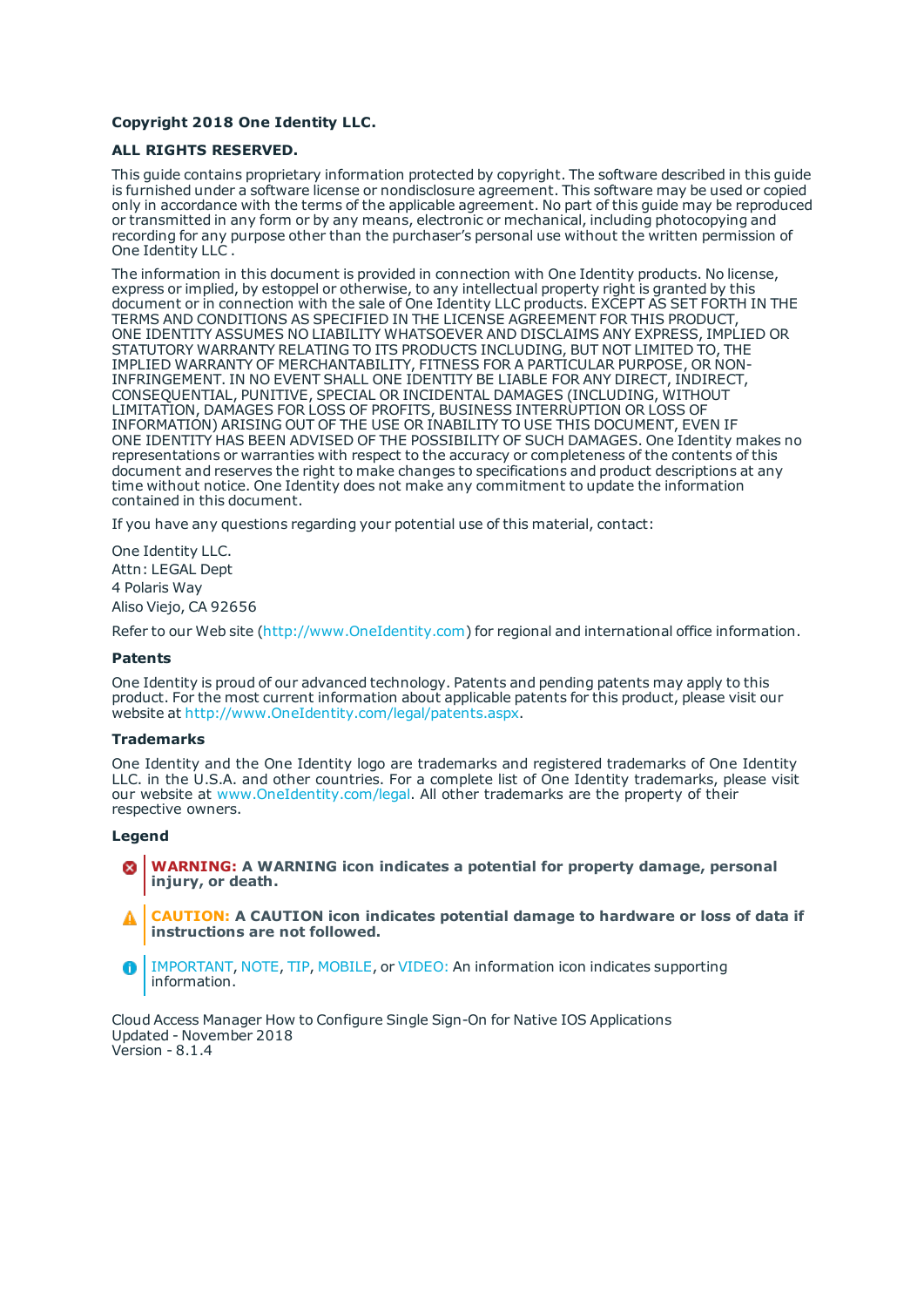### **Contents**

ONE IDENTITY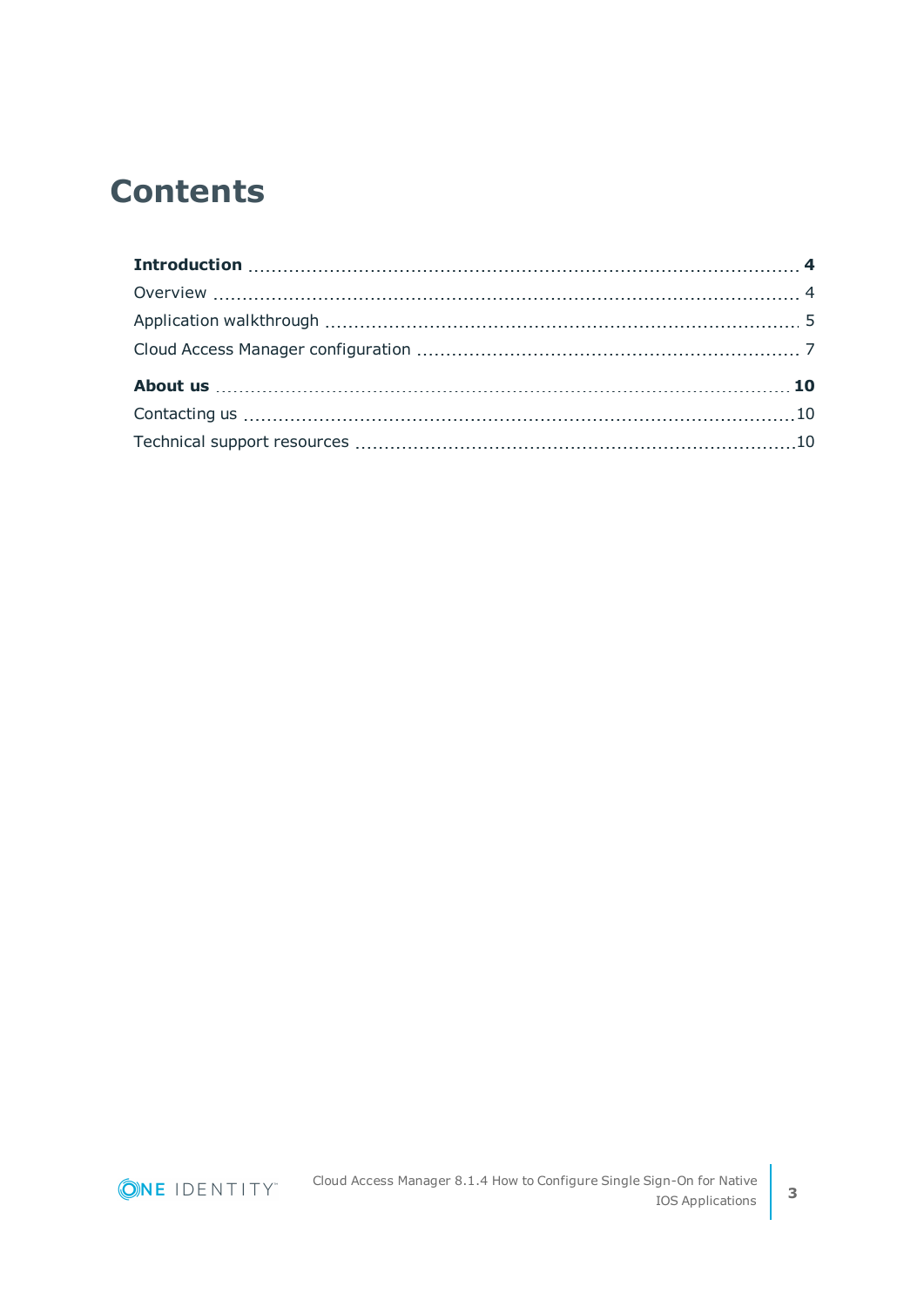# **Introduction**

<span id="page-3-0"></span>This guide describes how to deploy Single Sign-On (SSO) for native IOS applications using the OpenID Connect [protocol.](http://openid.net/connect/)

### <span id="page-3-1"></span>**Overview**

Using the OpenID Connect protocol, the IOS application authenticates the user against Cloud Access Manager and retrieves a set of three security tokens, as shown in Figure 1. The security tokens are known as the ID Token, Refresh Token and Access Token.



**Figure 1: Single Sign-On (SSO) procedure for native IOS applications**

Cloud Access Manager 8.1.4 How to Configure Single Sign-On for Native IOS Applications



Introduction

**4**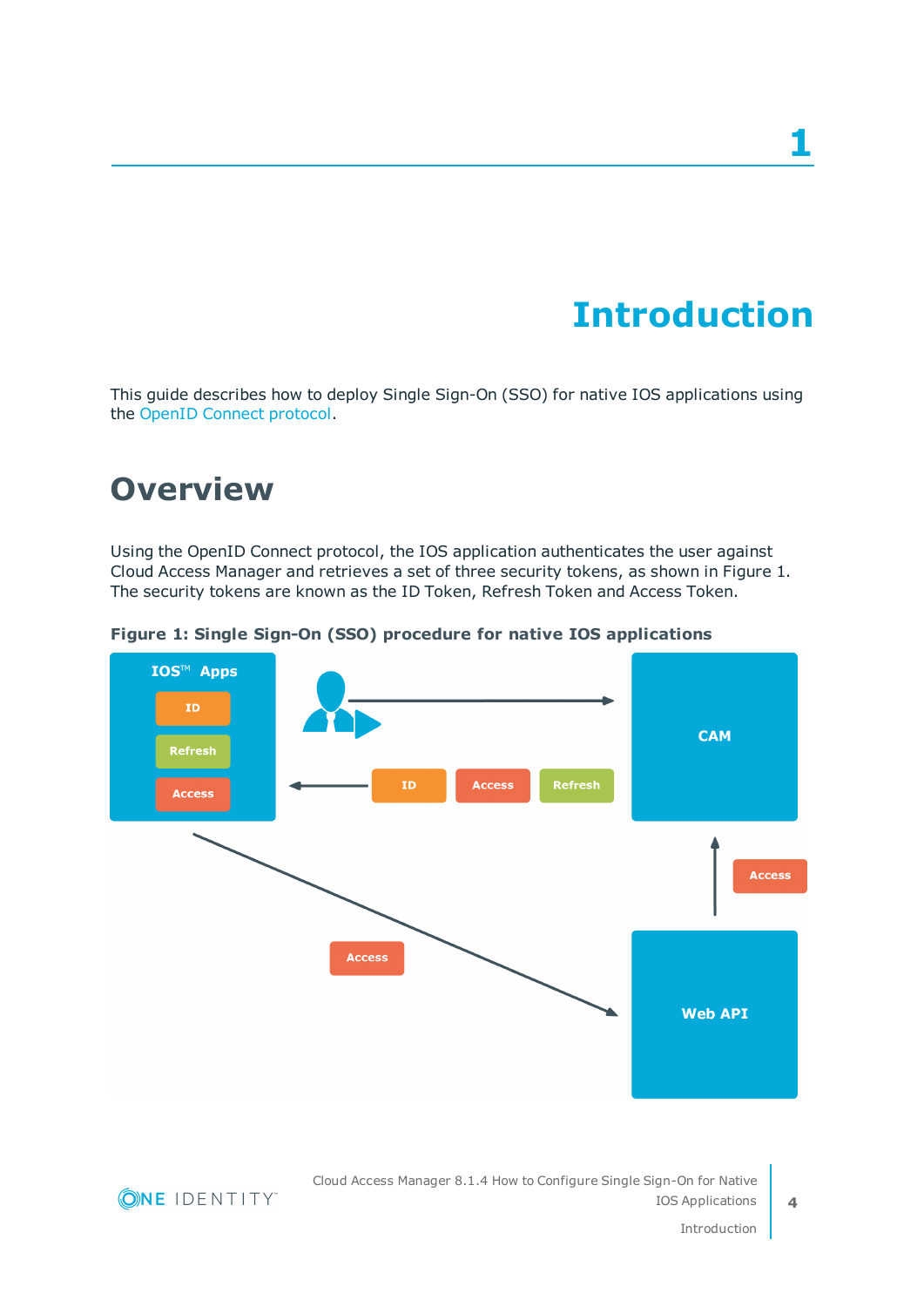The ID Token contains a collection of identity claims about the user that can be used by the IOS application to identify the user. The Access Token allows the IOS application to securely access OAuth2 protected Web APIs on behalf of the user. When the Access Token expires, the Refresh Token is used by the IOS application to obtain a new Access Token, without the need for the user to re-authenticate as shown in Figure 2.

The Web API validates the Access Token by using it to obtain a set of claims about the user from Cloud Access Manager. The claims are then used by the Web API to identify the user and control the user's access.



**Figure 2: Using the Refresh Token to obtain a new Access Token**

### <span id="page-4-0"></span>**Application walkthrough**

This sample application consists of two components:

- IOS OpenID Connect application
- . .NET OAuth2 protected Web Application Programming Interface (API)

The sample IOS application contains a package called **openidconnect** which can be used in a standard IOS project to authenticate users using the OpenID Connect Code Flow. The sample Web API contains a .NET Open Web Interface (OWIN) middleware called **CAMBearerTokenAuthentication**. This can be used in a standard .NET Web API project to authenticate the IOS application using the Access Tokens obtained from Cloud Access Manager.

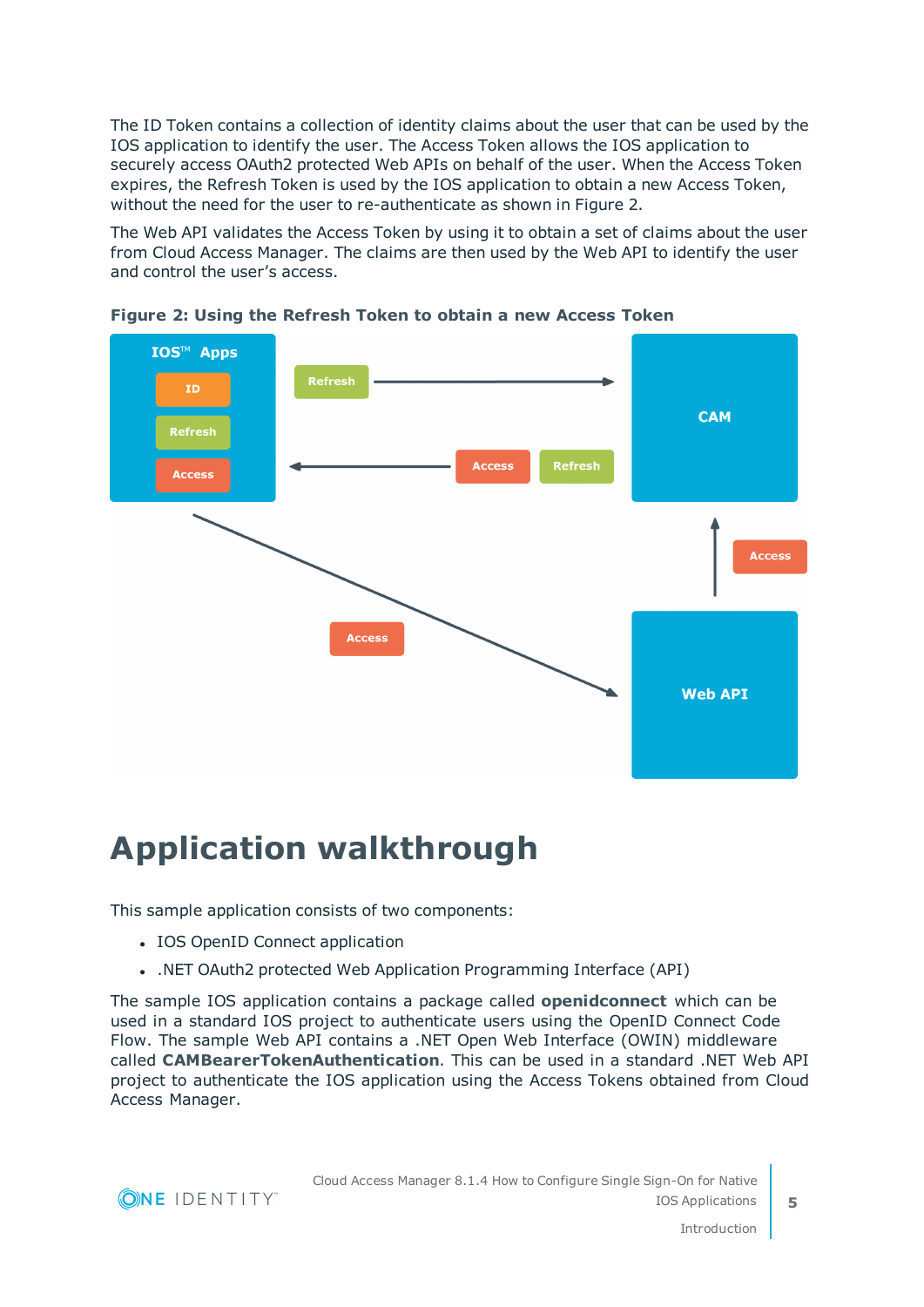### *The function of the sample application components*

1. When the application starts it checks for an existing ID Token stored from a previous authentication. If an ID Token does not exist the application sends an authentication request using the system browser to start the OpenID Connect Authorization Code Flow. However if an ID Token does exist, the application skips to Step 4.

```
tokenStore = SimpleTokenStore.loadDefault()
codeFlow = CodeFlow(tokenStore: tokenStore!, settings: Config.SETTINGS)
if (tokenStore?.getIdToken() == nil) {
    // Redirect to login page.
    self.performSegueWithIdentifier("showLogin", sender: self)
¥
```
2. The user is then prompted to authenticate to Cloud Access Manager using the system browser. After a successful authentication to Cloud Access Manager, the user is redirected back to the application with an authorization code using a custom URI scheme unique to that application.

```
let url = codeFlow!.authenticationRequestUri()UIApplication.sharedApplication().openURL(url)
```
The application's custom URI scheme is registered in the application's property list file (Info.plist). The scheme is used by IOS to determine which application to use to open the URI, so the chosen scheme must be unique. In this example the custom URI scheme is the application's OpenID Connect ClientId in lowercase, prefixed with the name of the SSO provider, Cloud Access Manager (CAM).

| Kev                               | <b>Type</b>   | Value                           |
|-----------------------------------|---------------|---------------------------------|
| <b>▼Information Property List</b> | Dictionary    | $(17$ items)                    |
| $\nabla$ URL types                | Array         | $(1$ item)                      |
| $\blacktriangledown$ Item 0       | Dictionary    | (2 items)                       |
| <b>URL</b> identifier             | String        | cam.iosapp                      |
| URL Schemes                       | Array         | $(1$ item)                      |
| Item 0                            | <b>String</b> | cam3qwytikbunzcwojtv8vz7ffgaosf |

3. The application uses the authorization code within the redirect URI to obtain an ID Token, Refresh Token and Access Token from Cloud Access Manager. The tokens are stored on the device in an app private area. The Access Token is scoped for use with Cloud Access Manager and the sample Web API. The scope of the Access Token is specified in the authentication request described in Step 1.

```
codeFlow?.tokenRequestAsync(appDelegate.appLaunchUrl, onSuccess: { Void in
    // Switch back to the previous view after a successful authentication.
    self.navigationController?.popViewControllerAnimated(true)
}, onFailure: { error in
```

```
self.loginMsgLabel.text = error
\mathcal{Y}
```
4. The application can now access the Web API using the Access Token as authorization. The Access Token is included in the authorization header of each request.

```
let url = NSURL(string: resourceServerEndpoint + path)!
let request = NSMutableURLRequest(URL: url)
```

```
codeFlow.getValidAccessToken(onSuccess: { accessToken in
    request.addValue("Bearer " + accessToken, forHTTPHeaderField: "Authorization")
```
5. The Web API validates the Access Token by using it to call the Cloud Access Manager



**6**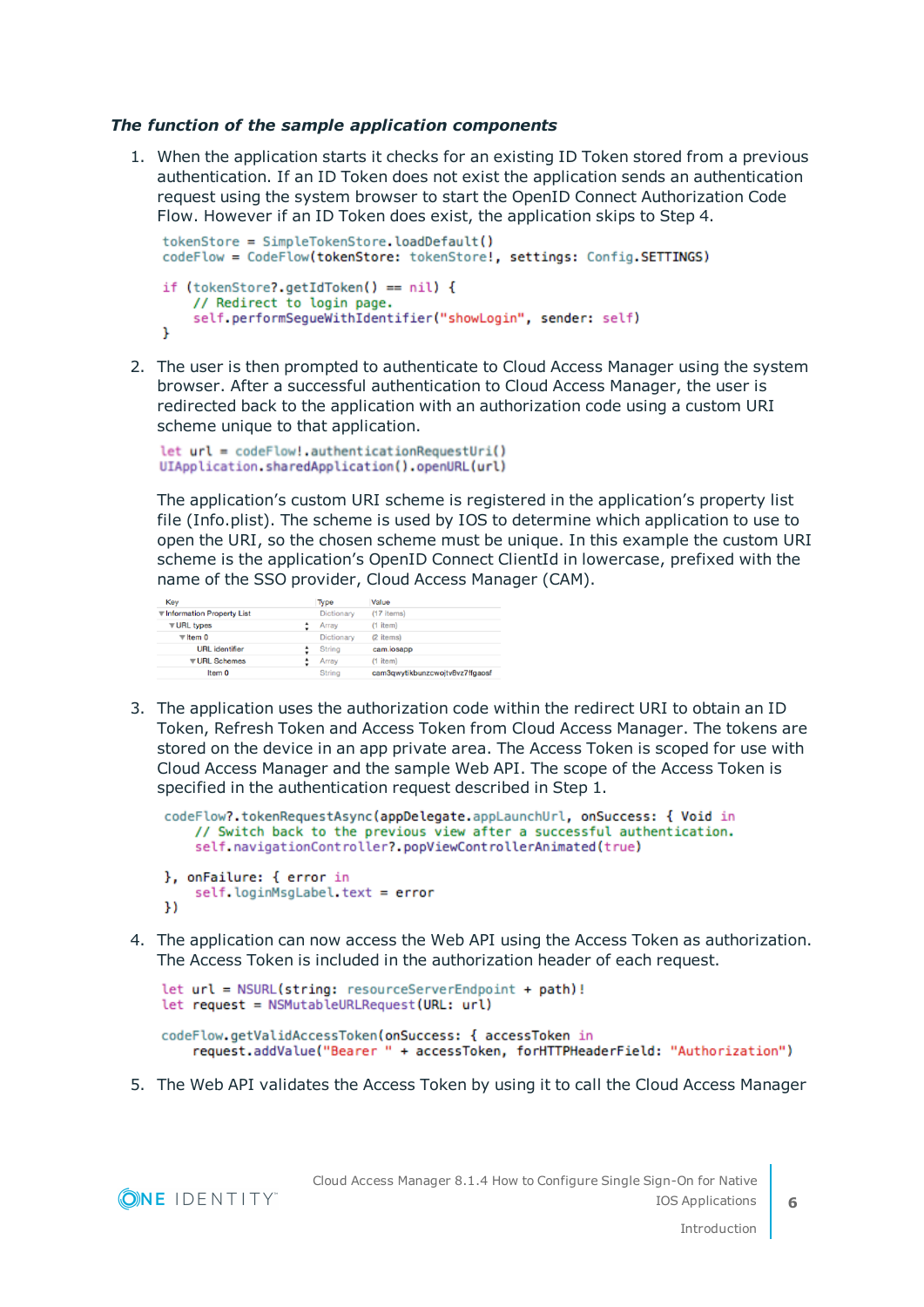User Info Endpoint. The validation is performed using the provided OWIN [middleware](http://owin.org/) which will cache the User Info responses. The OWIN middleware will also verify that the Access Token was scoped for itself by checking that the User Info response contains at least one of its scopes. The claims returned from the User Info Endpoint are used by the Web API to identify the user and control their access.

The OWIN authentication middleware is registered and configured using:

```
app.UseCAMBearerTokenAuthentication(new CAMBearerTokenAuthenticationOptions
    UserInfoEndpoint = "https://cam.company.local/CloudAccessManager/RPSTS/OAuth2/User.aspx",
   RequiredScopes = new[] { "sampleAPI" }\mathcal{W}
```
The standard **Authorize** attribute can be used on the Web APIs to restrict access. The **Authorize** attribute supports restrictions based on role and user claims which, by default map to the claim names **role** and **preferred\_username**.

```
[Authorize]
public class ClaimsController : ApiController
ł
    // GET: api/Claims
    [Authorize (Roles="read")]
    public IEnumerable<Claim> Get()
    Ŧ
        var principal = User as ClaimSPrincipal;return principal.Claims;
    -1
```
To utilize other claims, a custom **AuthorizeAttribute** can be created. For example:

```
public class RequireCustomClaimAttribute : AuthorizeAttribute
    protected override bool IsAuthorized (HttpActionContext context)
        var principal = context. Request. GetRequestContext(). Principal as ClaimsPrincipal;
        return principal. Claims. Any (c \Rightarrow c. Type = "custom-claim-name" & c. Value = "true");
```
6. The application uses the Refresh Token to pre-emptively obtain a new Refresh Token and Access Token from Cloud Access Manager when the stored Access Token has expired.

### <span id="page-6-0"></span>**Cloud Access Manager configuration**

Perform the following configuration steps within Cloud Access Manager to enable single sign-on to native IOS applications.

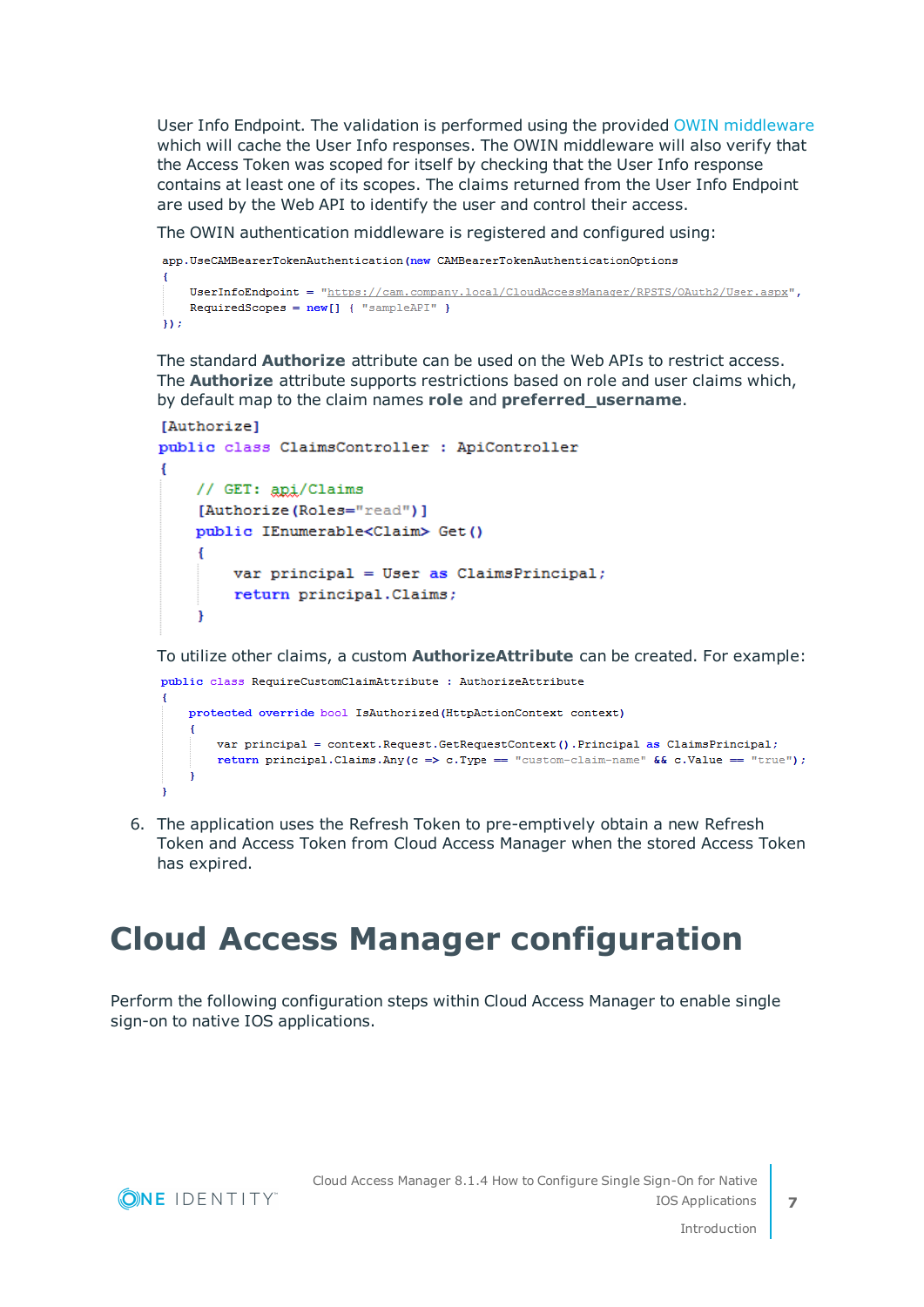### *To configure Cloud Access Manager for single sign-on to native IOS applications*

1. Make sure that the settings on the **OpenID Connect / OAuth 2.0 Settings** page are as follows:

OpenID Connect / OAuth 2.0 Settings

| The following values are required for Cloud Access Manager to sign the user in to the<br>application. |  |
|-------------------------------------------------------------------------------------------------------|--|
| Client Type <sup>O</sup>                                                                              |  |
| Public                                                                                                |  |
| Token Signing                                                                                         |  |
| Sign token with shared secret                                                                         |  |
| Redirect URI <sup>2</sup>                                                                             |  |
| cam3uxhvtb3ruls7xk1prr413er4wj1://openid                                                              |  |
| Resource Scopes (Space Separated)                                                                     |  |
| openid sampleAPI                                                                                      |  |

### 2. Make sure that the settings on the **Token Settings** page are as follows:

### **Token Settings**

Adjust token settings to be used by this application. Updating these settings will override the global advanced application settings.

| <b>Setting Name</b>                          | <b>Setting Value</b>         |
|----------------------------------------------|------------------------------|
| oauthtoken.authorization_code_expiry_seconds | 60<br>۰                      |
| oauthtoken.access_token_expiry               | 30                           |
| oauthtoken.id_token_expiry                   | ▴<br>30<br>▼                 |
| oauthtoken.use_refresh_tokens                | <b>UseRefreshTokens</b><br>▼ |
| oauthtoken.refresh_token_expiry              | ▴<br>10080<br>۰              |
| oauthtoken.oidc_claims_availability          | ClaimsInIdToken<br>▼         |

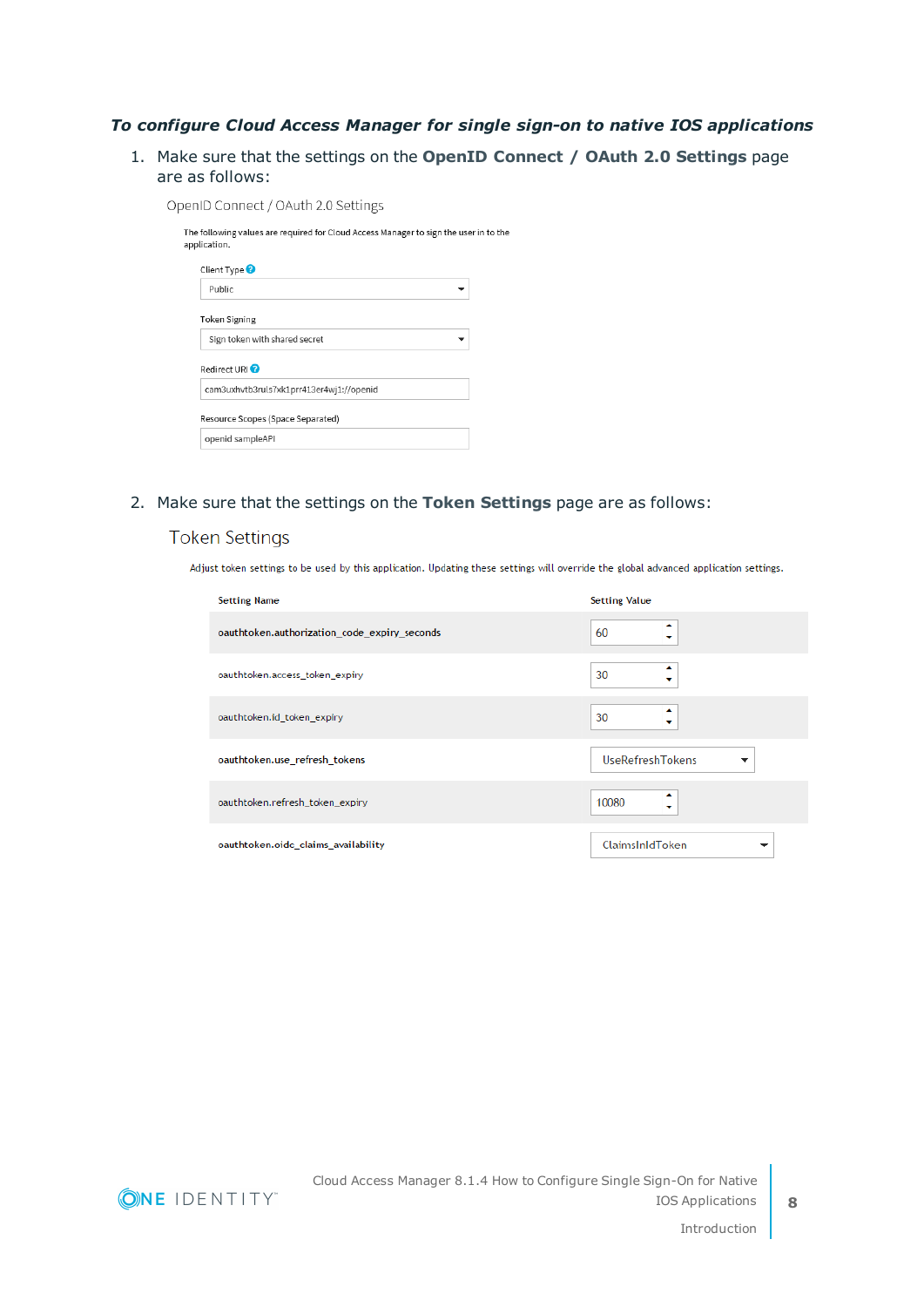### 3. Make sure that the settings on the **Claim Mapping** page are as follows:

| The following user attributes will $\mathbf +$<br>be sent to the application as<br>claims<br><b>Full Name (name)</b> | 倫 | Claim rules are used to send a user attribute or static value to the target application. Multiple rules can be added so<br>that different values can be sent depending on the user's role. Rules can be prioritized by dragging and dropping them<br>into the desired order.<br>Name of the claim to send to the application<br>role |                      |
|----------------------------------------------------------------------------------------------------------------------|---|--------------------------------------------------------------------------------------------------------------------------------------------------------------------------------------------------------------------------------------------------------------------------------------------------------------------------------------|----------------------|
| role                                                                                                                 | 勔 |                                                                                                                                                                                                                                                                                                                                      |                      |
| <b>Preferred Username</b><br>(preferred_username)                                                                    | 血 | Rule Processing Mode<br>Use all rules matched                                                                                                                                                                                                                                                                                        | + Add New Claim Rule |
|                                                                                                                      |   | Claim Rule (Role: Admin   User Attribute: create)                                                                                                                                                                                                                                                                                    |                      |
|                                                                                                                      |   | Claim Rule (Role: Users   User Attribute: read)                                                                                                                                                                                                                                                                                      |                      |
| $\overline{\mathbf{v}}$<br><b>Send Cloud Access Manager role</b><br>claim<br>[Claim name: urn:cam/sso/role]          |   | Claim Rule (Role: Users   User Attribute: update)                                                                                                                                                                                                                                                                                    |                      |
|                                                                                                                      |   | Claim Rule (Role: Admin   User Attribute: delete)                                                                                                                                                                                                                                                                                    | ⋋                    |